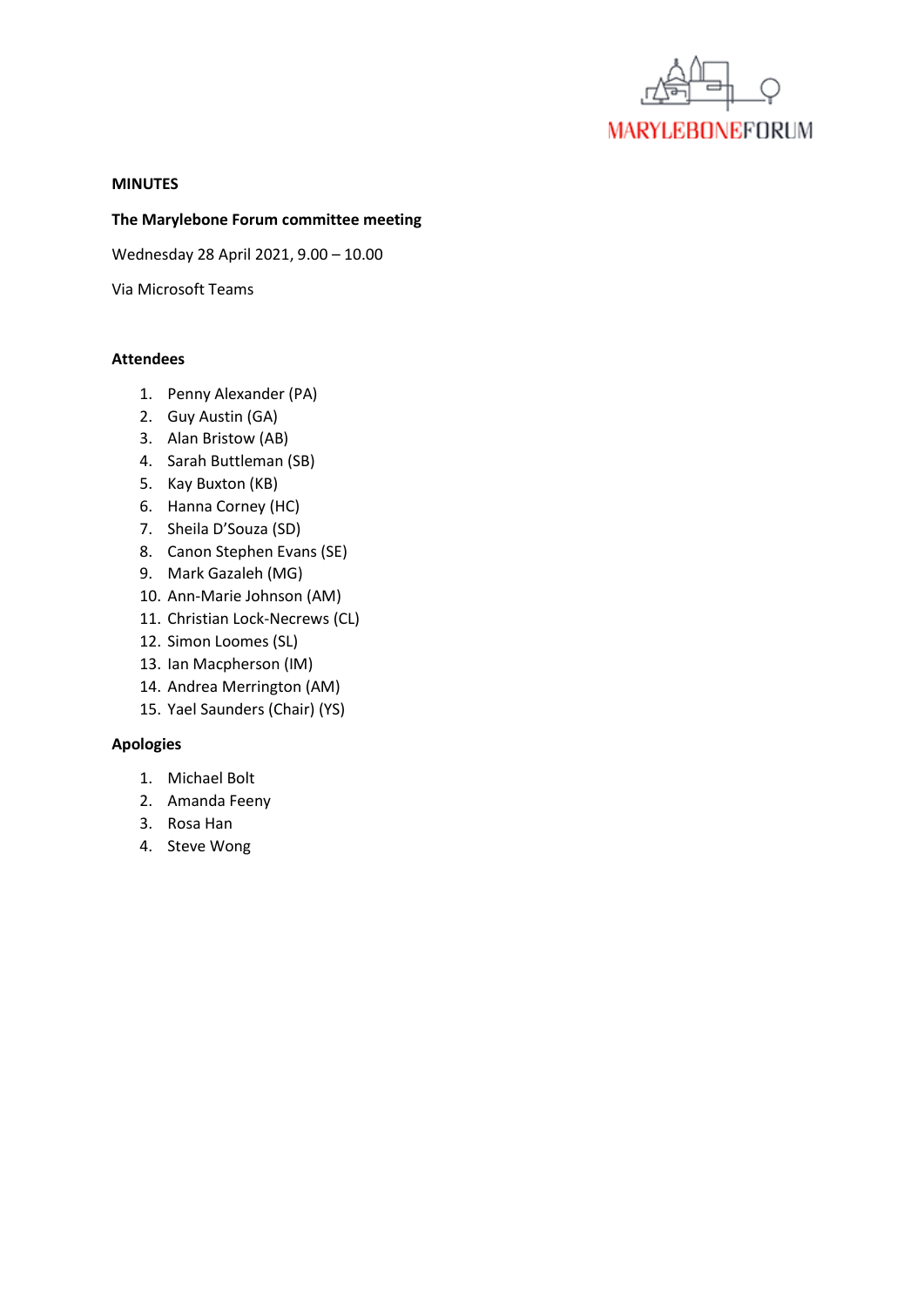## **MINUTES:**

### **1. Welcome**

YS welcomed all to the meeting and announced apologies.

### **2. Minutes of 21 January 2021**

IM noted the following amendments:

- Section 3 second paragraph misspelling of 'principal'
- Section 4 first paragraph replace 'searching' with 'search' for projects
- Top of p3 replace 'fayres' with 'fairs'
- Section 5 replace 'consistencies' with 'Inconsistencies'

YS – welcomed any further amendments to be sent in via email once members have had a chance to read through. IM – requested minutes be circulated within two weeks of the meeting taking place.

#### **ACTION**

KR to arrange the circulation of minutes.

#### **3. Proposed dates for next meetings**

The group decided that Tuesdays would work better for the majority. The following dates were confirmed for the next committee meetings:

- Tuesday 25 May 8.30
- Tuesday 13 July 8.30

Depending on covid restrictions, it may be possible to resume in-person meetings in September, potentially with a hybrid set up for those that would prefer to join remotely. SB, AM and CLN may be able to host, depending on restrictions at the time.

## **ACTION**

KR to circulate meeting invitations.

## **4. Accounts update (Ian Macpherson)**

IM confirmed that £933 remains in the account. The deadline for accounts to be finalised up to August 2020 is approaching - Sunday 30th May. The accountant is ready to go ahead with this and has agreed the cost of £300 as in previous years. Is the committee happy to proceed? KB declared an interest that the accountant is also the FCO of Marble Arch BID and stepped out of voting.

Members agreed to proceed with the accountant.

Members discussed the need for an AGM to approve the accounts. As 28 days' notice is required for an AGM, this won't be possible prior to the accounts deadline. KB suggested that an EGM could be organised to approve the accounts. It is a statutory requirement and is especially important given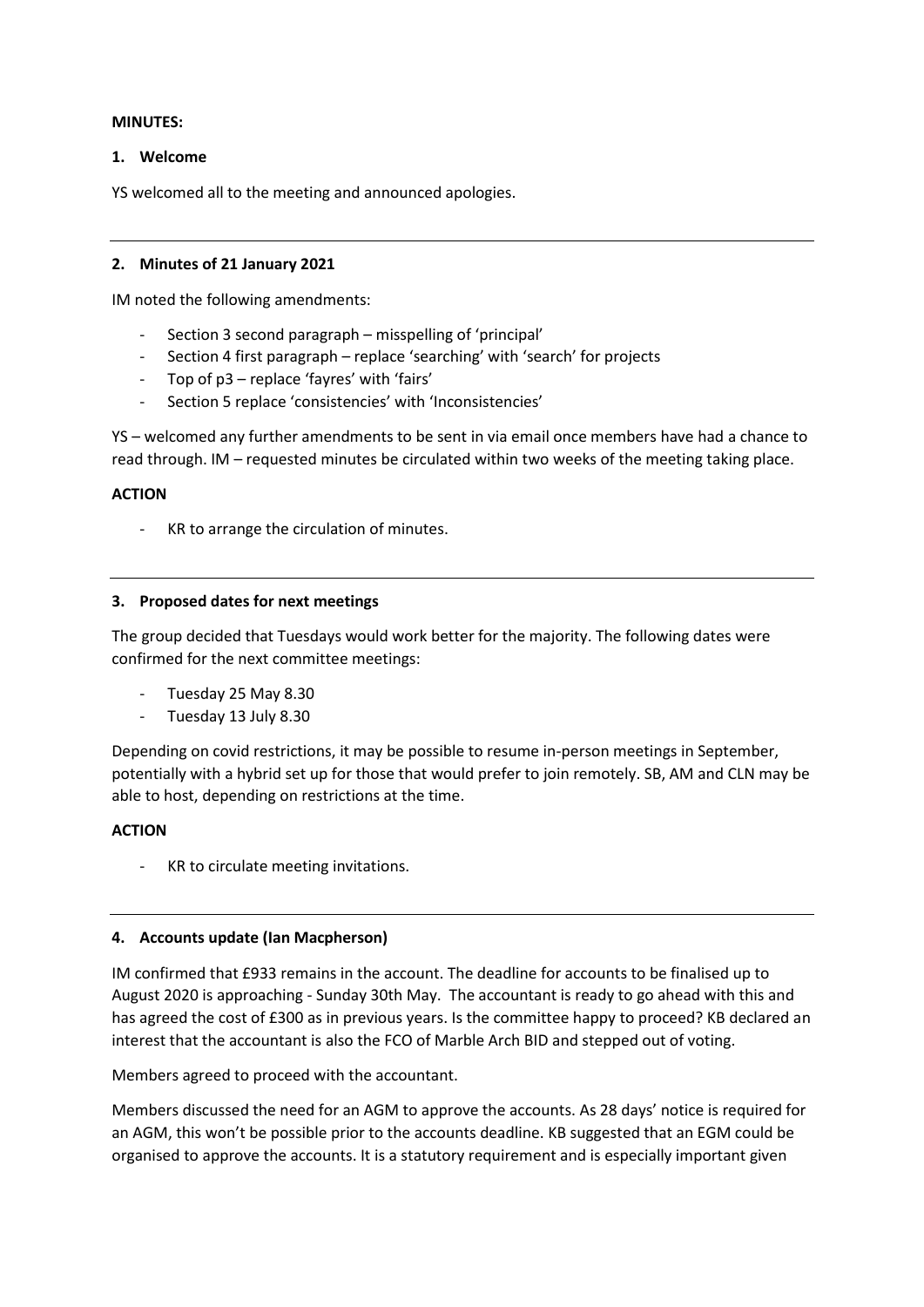the recent re-designation approval by the council. SB asked if the EGM could be added to the committee meeting on 25th May.

# **ACTION:**

YS/KR – to explore dates and circulate.

## **5. CIL update (applications submitted and approved)**

Two applications to the neighbourhood CIL fund have been submitted and approved:

- St Marylebone CE School applied for funds to refurbish science labs
- St Marylebone Church applied for funding to replace roof tiles

YS commented that there had been some confusion with the school's application as they had assumed that the Forum would be submitting it on their behalf. WCC has confirmed that the Forum is responsible for this. KB directed YS to the Hyde Park Paddington neighbourhood forum website that features the application process. YS suggested that an agreed process is needed outlining responsibilities.

# **ACTION**

Forum to agree process for submitting applications.

# **6. WCC City Plan adopted: next step for neighbourhood plan**

YS confirmed that WCC have adopted the City Plan, opening the door to the development of the Marylebone neighbourhood plan. In the last meeting, there was a proposal to acquire advice from Gerald Eve on the relevance of the seven draft plan policies in relation to the City Plan.

SL confirmed that this is possible once a final draft of these policies has been completed. KB highlighted that detail on the Edgware Road policy has not yet been included. SL asked if this could be separated off for the time being while consultation on the draft insights study takes place.

AM suggested that a review of the policy document take place given the time that has passed since it was last looked at. There may be updates and needs to check the policies are still relevant from Howard de Walden's perspective. AM confirmed support for Gerald Eve's assistance once this has taken place.

KB asked the committee about the shisha policy included in the final City Plan. It appeared scaled back on what had been previous discussed and expected. SL suggested asking Gerald Eve about this with regard to recommendations for licensing and planning.

AB asked if there was any mention of the government's white paper on planning in the final City Plan. AM confirmed that there isn't – final details of the white paper are yet to be finalised so will be some time before any national changes are proposed.

## **ACTION**

- AM to review the draft plan policies.
- SL to send final draft to Gerald Eve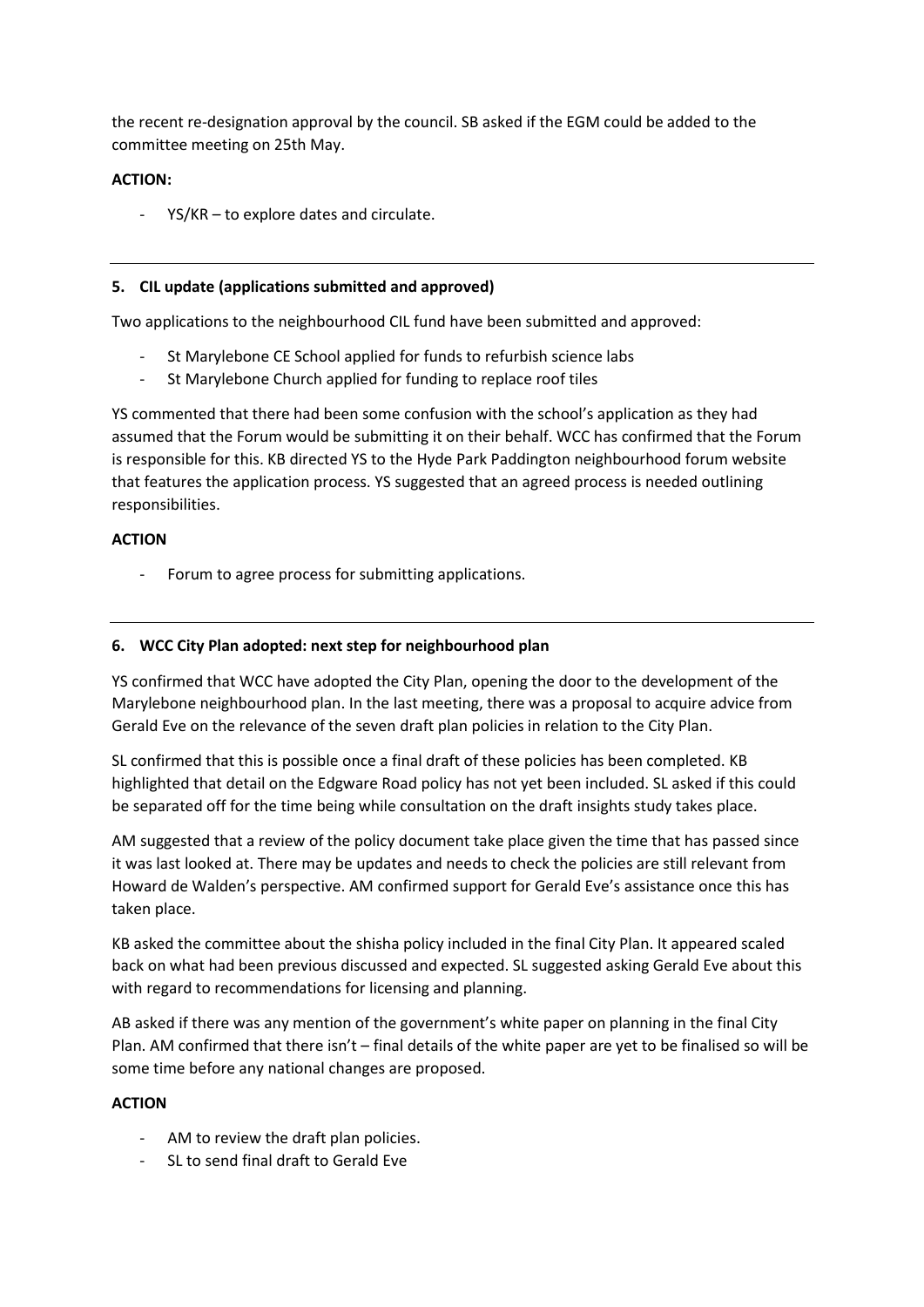# **7. Edgware Road Insights feedback (Kay Buxton)**

KB gave an update on the Edgware Road Insights Study, a draft of which was circulated last week with a request for comments by Friday 30 April.

The Study, funded by a successful CIL application, was carried out by Pragma and Gerald Eve with the purpose of examining the current commercial character of the area in order to identify challenges and opportunities, and recommend planning policies that can be included in neighbourhood plans. It looked at addressable audience and spend, footfall trends and existing commercial units (their uses, ownership, lease length etc). Ground floor units are dominated by independent businesses, with a strong F&B offering alongside functional retail – chemists, banks and supermarkets. This has meant that the area has fared well during the covid restrictions as essential retail and food takeaways remained open. There is also a strong night-time economy.

The Study sets out recommendations for planning and licensing policy and actions for BIDs including continued landlord collaboration with more detailed initiatives divided into short, medium and long term.

SE – what is the next step? What is the purpose? KB responded that the Study will create the foundations of an overall vision for the area, helping to get neighbourhood plan policies and a planning policy framework right for long term development. SL added that it is important to see this as a long-term vision. It will take years of strategy and investment to achieve.

SE asked if this sort of Insight Study could be used in other areas? Given the challenges that neighbourhoods are facing post-covid, could this be a useful model for the Forum to adopt? KB responded that WCC do carry out area health checks but these have been less rigorous in recent years so this sort of research is of great benefit. The Portman Estate are looking at using a similar model to look for opportunities and to check that some planned developments fit in with the area's wider strategy. PA added that lots of data exists from research carried out fairly recently but the context has changed so quickly due to covid, much of it is now out of date. Studies like these are definitely needed once the situation settles down and it would be positive for the Forum to take on this type of project. SE agreed and added that it would be good to get discussions underway between AM SL PA on the data needs post-covid. KB expressed concern that WCC are considering removing the type of insight study from the scope of neighbourhood forums.

CLN – confirmed that comments on the Study have been submitted, adding that the findings are fascinating and will help to provide a useful roadmap to policy. (CLN then left the meeting)

KB confirmed that the draft has been circulated to both local Forums. If possible, a collective response from members would be preferred. YS to recirculate to committee members.

# **ACTION**

Members to submit comments by Friday 30 April.

## **8. Website draft text**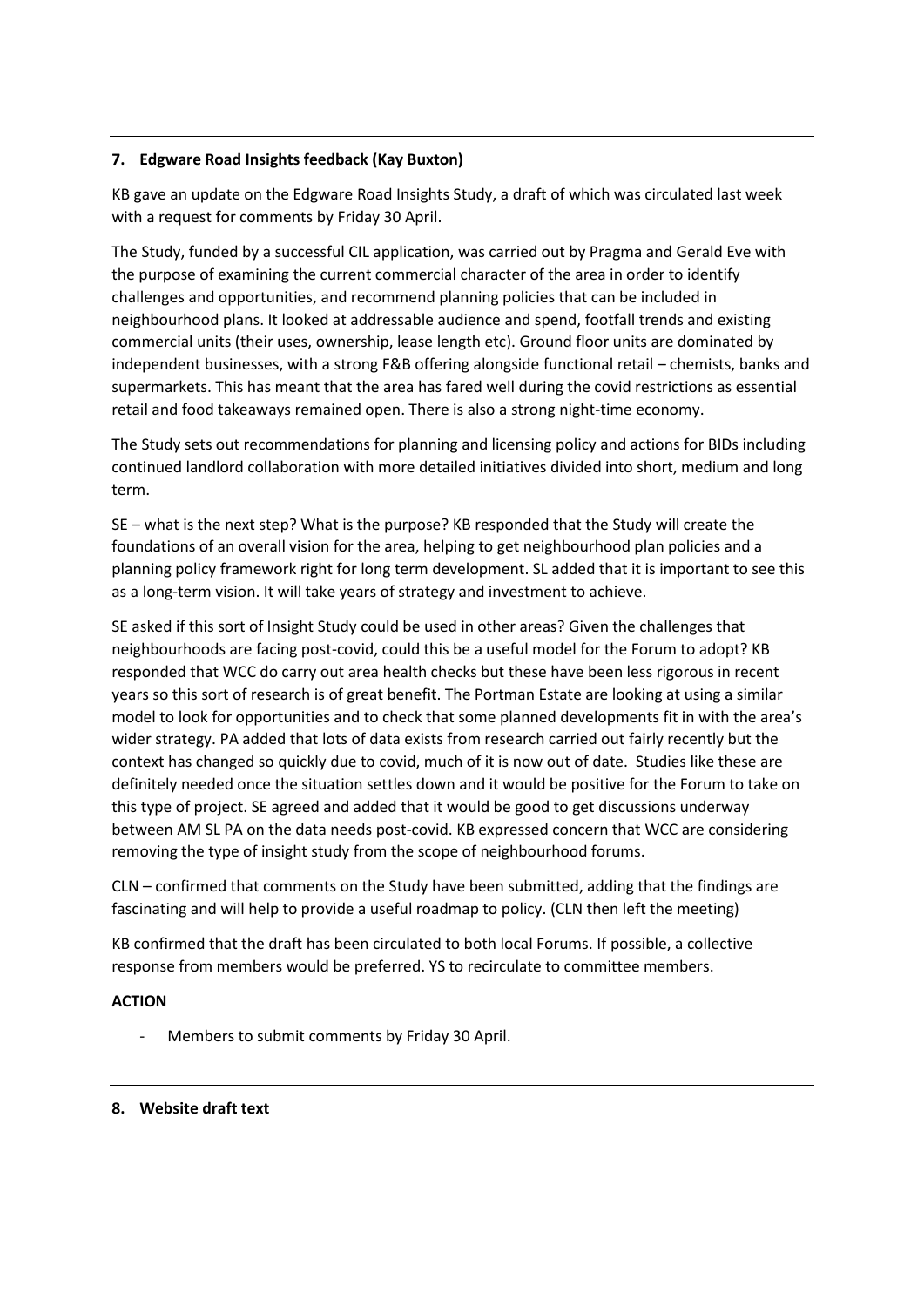YS circulated drafts of new webpages to the group prior to the meeting. The aim of the website refresh is to create a more engaging frontage to the Forum, to clearly set out its purpose and its priorities and bring together neighbourhood plan policies with CIL funding.

SE commented that the new designs were refreshing and more engaging. Will email further comments.

AM agreed that the designs were good. Suggested reducing the amount of text.

AB suggested that the challenge will be how to get people to look at the website once it has been revamped.

KB particularly likes the CIL funding application section as it appears more human and interactive. When will newsletter start going out? YS responded that this will happen once the website has been updated.

# **ACTION**

- KR to amend draft website text according to comments.

# **9. Seymour Leisure Centre & Marylebone Library (Sarah Buttleman)**

SB attended the consultation on 16th March, also attended by Councillors and WCC's development team, and it was confirmed that the redevelopment of the leisure centre and library is going ahead. £25m has been ringfenced for the project. The current timeframe sees plans being released in May, consultation in July and planning permission granted by December. There was a strong community presence at the consultation event, particularly those with small children. SB encourages others to get involved in consultation in July to ensure that the voice of all residents and stakeholders are represented in the plans.

SD commented that it was good to see the commitment from the council but was disappointed that a follow up stakeholder meeting was then cancelled.

SL added that WCC are reviewing their consultation protocols with an intention to ensure that consultation with stakeholders begins earlier in the process. SE added that this would be a positive move as often consultation takes place too late in the process to feed into planning.

# **10. Consultations on local developments**

YS confirmed that invitations had also been received for the consultation on the following developments:

- Garfield House (Edgware Road)
- Marks and Spencers (Oxford Street)
- Debenhams (Oxford Street)

YS asked that if any members were interested in attending these consultations, let her know.

# **11. SEN School project (Mark Gazaleh)**